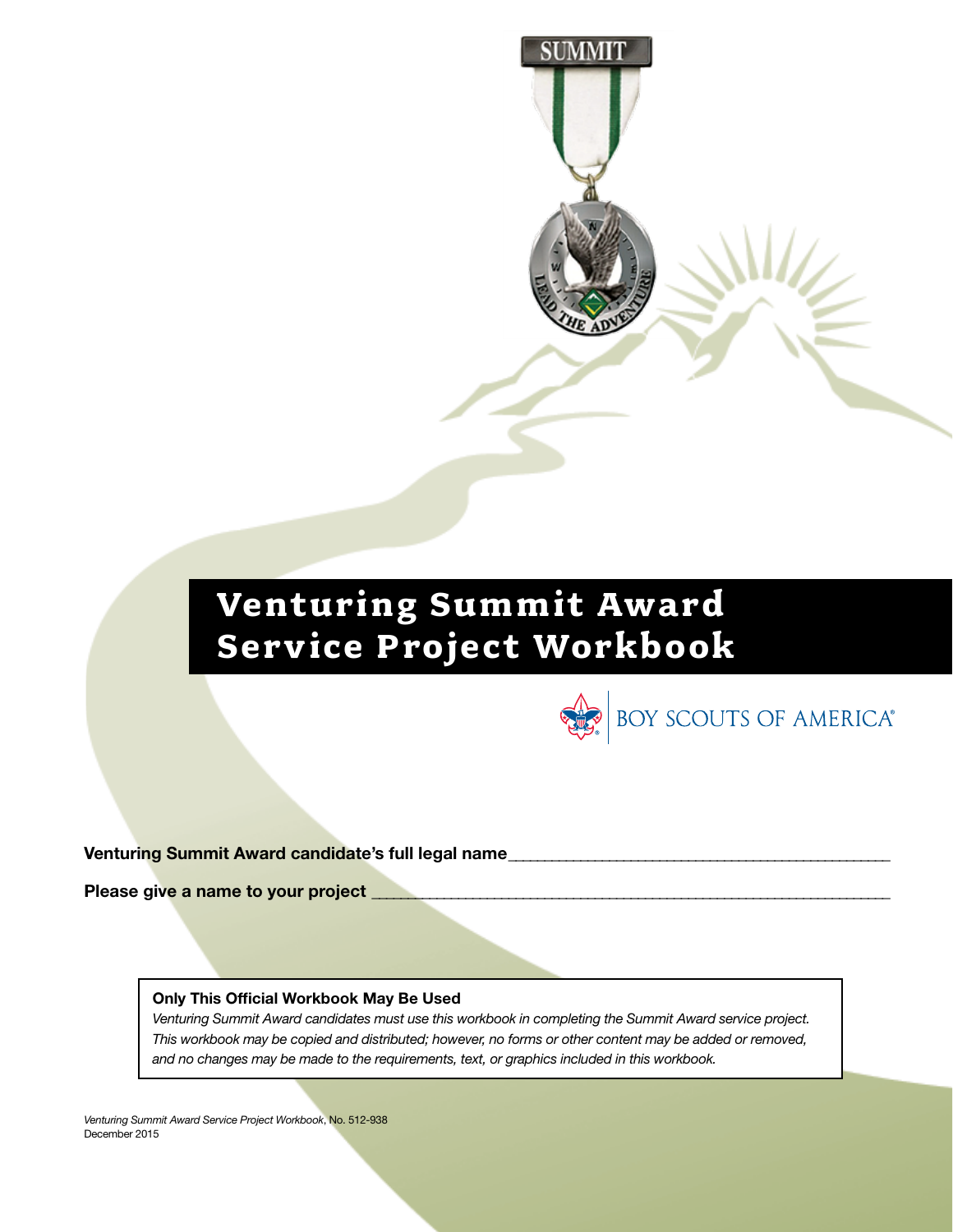# Message From the Chief Scout Executive

Greetings, Summit Award Candidate!

Congratulations on striving for the new Venturing Summit Award.

As you know, Adventure, Leadership, Personal Growth, and Service make up the Venturing ALPS model, which forms the basis for all the awards requirements. The last element service—represents the spirit of caring and giving that is behind the Summit Award service project. In many ways, your project will be a reflection of who you are as a Venturer; thus, your result should be of significant impact to be special, and it should represent your best effort.

Your project proposal will come first and should emphasize your intention to make an impact by meeting a need through valuable action. As you prepare your proposal and then plan and carry out your project, you will consider the four service project focus areas that are related to the ALPS model: service, scope and complexity, leadership, and personal goal connection.

Remember that your service project may also serve as a personal capstone experience. It may be something that will help you achieve a personal goal, or that you can share with a prospective employer or college admissions board. So put your best foot forward as you bring to life one of the key phrases from the Scout Oath, "To help other people at all times."

Wishing you all the best in your quest for the Venturing Summit Award!

Michael B. Surbaugh Chief Scout Executive

### Summit Award Requirement 8

Since earning the Pathfinder award, plan and conduct a service project as described in the *Venturing Summit Award Service Project Workbook,* No. 512-938. Before you start, have the project proposal form from the workbook completed and approved by those benefiting from the effort, your Advisor, and another Venturer designated by your crew leadership. This project must be a different service project than one carried out for the Eagle Scout Award, the Sea Scout Quartermaster Award, or the Girl Scout Gold Award.

# How to Use This Workbook

This workbook includes valuable information that can help ensure success as you begin work on the Venturing Summit Award service project. It includes three sections or "forms": a project proposal, a fundraising application, and a project report. You will need to read this entire workbook if you expect to do a proper job. The proposal and the report are important to every Summit Award candidate's project. The fundraising application is required under certain circumstances.

# Risk Management, Insurance, and Venturing Service Projects

All Venturing service projects constitute official Scouting activity and thus are subject to BSA policies. The *Guide to*  Safe Scouting (go to http://www.scouting.org/HealthandSafety/GSS.aspx) and the "Sweet 16 of BSA Safety" (http://www.scouting.org/HealthandSafety/Sweet16.aspx) apply. Projects are considered part of a crew's program and are treated as such with regard to policies, procedures, and requirements associated with Youth Protection, two-deep leadership, tour plans, etc.

Crew adult leadership has the same responsibility to assure safety in conducting a project as with any other crew activity. The Boy Scouts of America General Liability Policy provides general liability insurance coverage for official Scouting activities. Registered adult leaders are provided primary coverage. Unregistered adults participating in Scouting activities are provided coverage in excess of their personal insurance. Every council has the opportunity to participate in the BSA accident and sickness insurance program. It provides insurance for medical and dental bills arising from Scouting activities. If councils do not purchase this, then units may do so. In some cases, chartered organizations may provide insurance, but this must not be assumed. Most of these programs provide only secondary coverage, and are limited to registered youth and adults and those interested in membership.

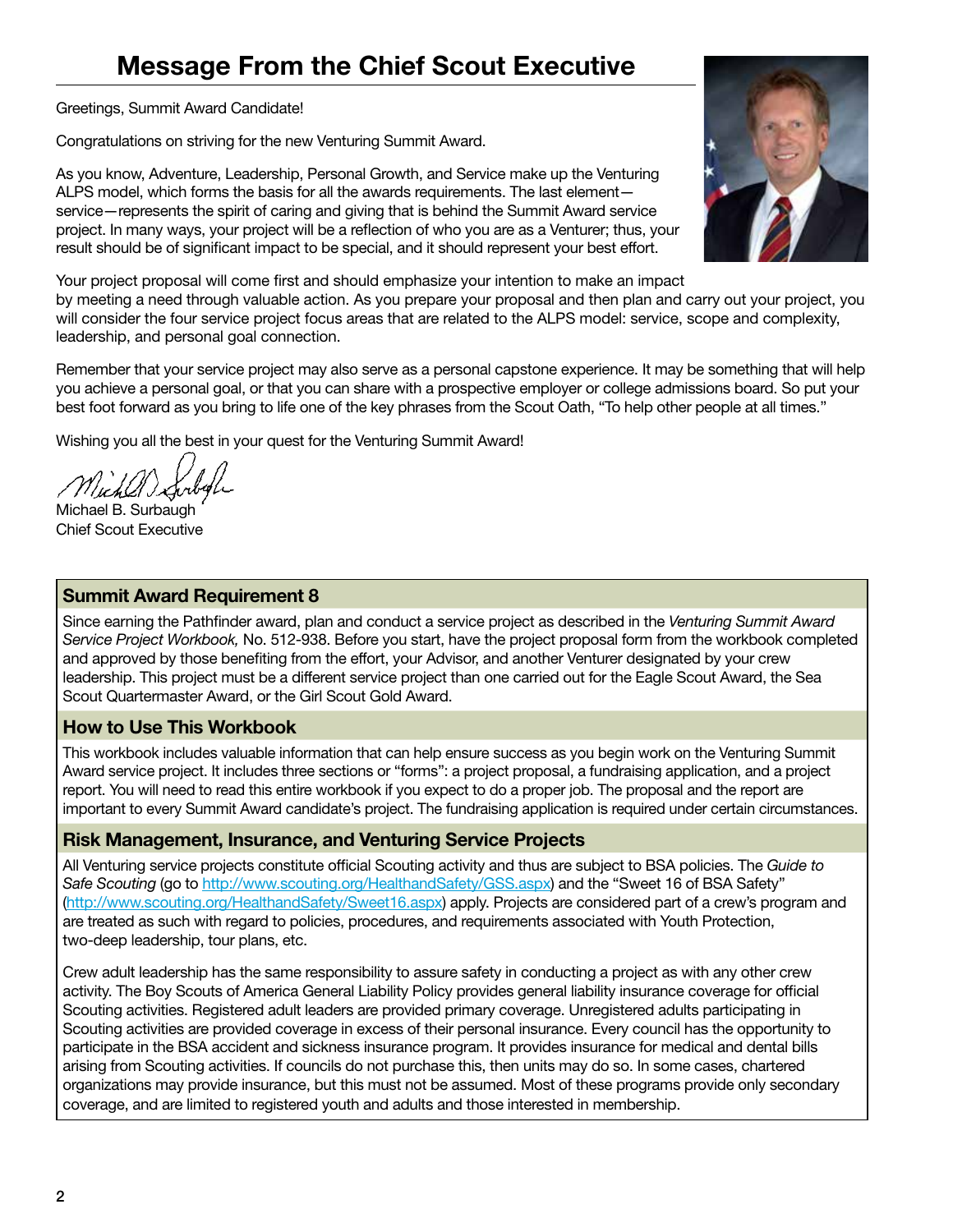# **Contents**

| Message From the Chief Scout Executive                         | $\mathbf{2}$                      |
|----------------------------------------------------------------|-----------------------------------|
| Venturing Summit Award Service Project Workbook: An Overview   | 3                                 |
| Preparing the Project Proposal                                 | 3                                 |
| <b>Planning Your Project</b>                                   | 3                                 |
| When Is the Fundraising Application Needed?                    | 3                                 |
| The Project Report                                             | 3                                 |
| Choosing a Project                                             | $\overline{4}$                    |
| Restrictions and Other Considerations                          | $\overline{4}$                    |
| <b>Ensuring Safety</b>                                         | 4                                 |
| <b>Workbook Forms</b>                                          |                                   |
| Venturing Summit Award Service Project Proposal                | Proposal pages A-F                |
| Venturing Summit Award Service Project Fundraising Application | Fundraising application pages A-B |
| Venturing Summit Award Service Project Report                  | Project report pages A-C          |

# Venturing Summit Award Service Project Workbook: An Overview

#### Preparing the Project Proposal

Your proposal must be completed first, using the proposal form in this workbook. The form must be approved by a representative of the project beneficiary, your crew Advisor, and a designated Venturer representative from your crew who reviews Summit Award projects. Summit service projects are evaluated through the application of four focus areas: service, scope and complexity, leadership, and personal goal connection. However, the *impact* of the service involved in a project—the extent to which your project makes a meaningful difference—is the most important consideration.

#### Planning Your Project

The amount of planning you put into your project will depend on its scope and complexity. For a large-scale project to be successful, you may find that you will need detailed comprehensive plans. Less complex projects may require only simplistic planning. If your project does not require you to do very much planning, then you might want to increase its impact by bringing together and leading a group of people in accomplishing your vision.

#### When Is the Fundraising Application Needed?

Some service projects will require a fundraising application and others will not. If you do not plan to raise any money or obtain donated materials or services, or if your fundraising effort involves contributions only from the beneficiary, you, your parents or relatives, your crew or its chartered organization, or parents of members in your crew, then you do not need a fundraising application. If you will be obtaining money, materials, or services from other sources, you may need to submit an application. If you need to submit a fundraising application, it is not required for your proposal. For details, read "Procedures and Limitations on Venturing Summit Award Service Project Fundraising" on page B of the fundraising application. Note that fundraising is not a requirement for the Summit Award service project.

### The Project Report

Complete the project report after your project has been finished. In it, you will review how your project implemented the four focus areas and also describe your experiences and what you learned. You must sign the report to confirm that you planned and completed the project. Note also the signature lines for approvals from the beneficiary's representative and your crew Advisor.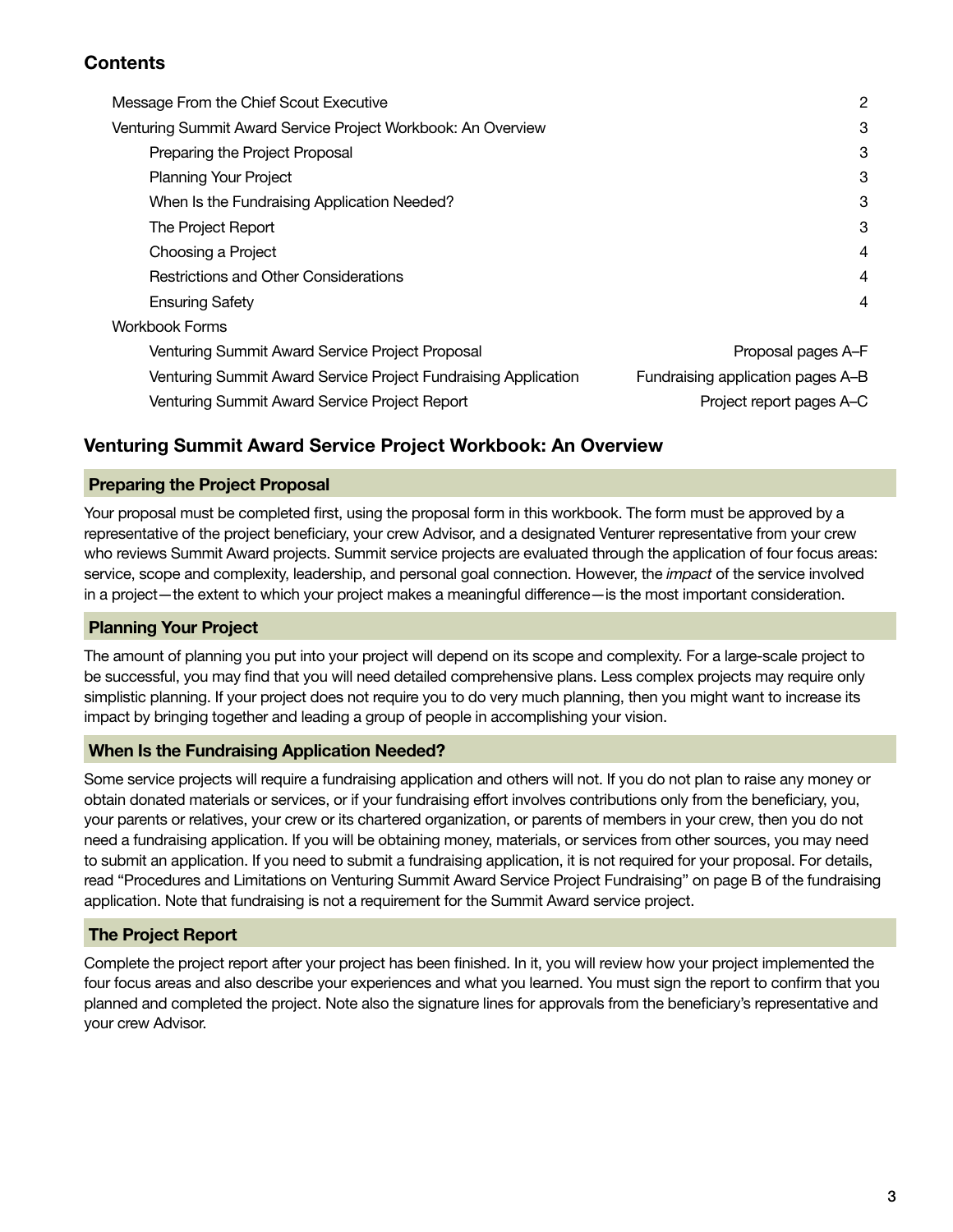### Choosing a Project

Your project may benefit a religious institution, school, community, or an individual or group, or even that part of a business's operation that is provided as a community service. For example, work at a park open to the public that happens to be owned by a business, or support of a business's community service efforts could be allowed. The test is whether the project primarily benefits the community, as opposed to the profits of the business.

Project selection must also take into account the four focus areas that are explained in the proposal form below. A blood drive, for example, considering its lifesaving impact, could be a good project. In most cases, however, blood banks provide "canned" instructions. Such a simple project might not be challenging enough or provide enough of a learning experience. You can make up for this lack in scope and complexity by working with blood bank officials on an approach that increases impact. This might be organizing a marketing effort, reaching a challenging collection goal, coordinating multiple events, or giving leadership to a team of volunteers to help with promotion.

An Internet search can reveal hundreds of service project ideas. It might involve construction or conservation, or the presentation of an event with a worthwhile purpose. It could even encompass designing a helpful computer program, conducting a research study, or producing instructional audiovisual tools. Talk with your crew Advisor, religious leader, teachers, or leaders of various community organizations to uncover more ideas.

#### Restrictions and Other Considerations

Keep the following restrictions and other considerations in mind during the planning process and in carrying out your project.

- There are no required minimum hours for a project. No one has the authority to tell you otherwise.
- Leadership of others is not required for the Venturing Summit Award service project, though projects that include leadership may compensate in cases where scope and complexity are relatively simple.
- Routine labor is not normally appropriate for a project. This might be defined as a job or service you may provide as part of your daily life, or a routine maintenance job normally done by the beneficiary (for example, pulling weeds on the football field at your school).
- Any limitations on projects for a business are not meant to disallow work for community institutions, such as museums and service agencies (like homes for the elderly). By their very nature, such entities exist to provide a valuable service to the community.
- Projects must not be of a commercial nature, and they must not be efforts that primarily raise money, even for a worthy charity. Fundraising is permitted only for securing materials and facilitating a project, and it may need to be approved by your council. See the "Summit Award Service Project Fundraising Application" later in this workbook.
- No more than one Summit Award candidate may receive credit for working on the same Summit Award service project. It is permissible, however, to have projects that are related, as long as each project can be conducted and evaluated independently.
- Summit Award projects must not include service to the BSA, its councils, districts, units, or properties.
- This project must be different from one you used to fulfill requirements for the Eagle Scout rank, the Sea Scout Quartermaster rank, or the Girl Scout Gold Award.

### Ensuring Safety

Ensuring safety during service projects is always important. As you consider project choices, consult the *Guide to Safe Scouting* and the "Sweet 16 of BSA Safety" at http://www.scouting.org/HealthandSafety/GSS/toc.aspx and http://www.scouting.org/healthandsafety/sweet16.aspx. The latter includes a Service Project Planning Guidelines worksheet that is useful in planning a safe service project. Besides addressing the usual safety practices, check specifics about tool use during service projects. *Age Guidelines for Tool Use and Work at Elevations or Excavations* chart, No. 680-028, will be helpful in this regard (see http://www.scouting.org/Home/HealthandSafety/Guidelines\_ Policies.aspx).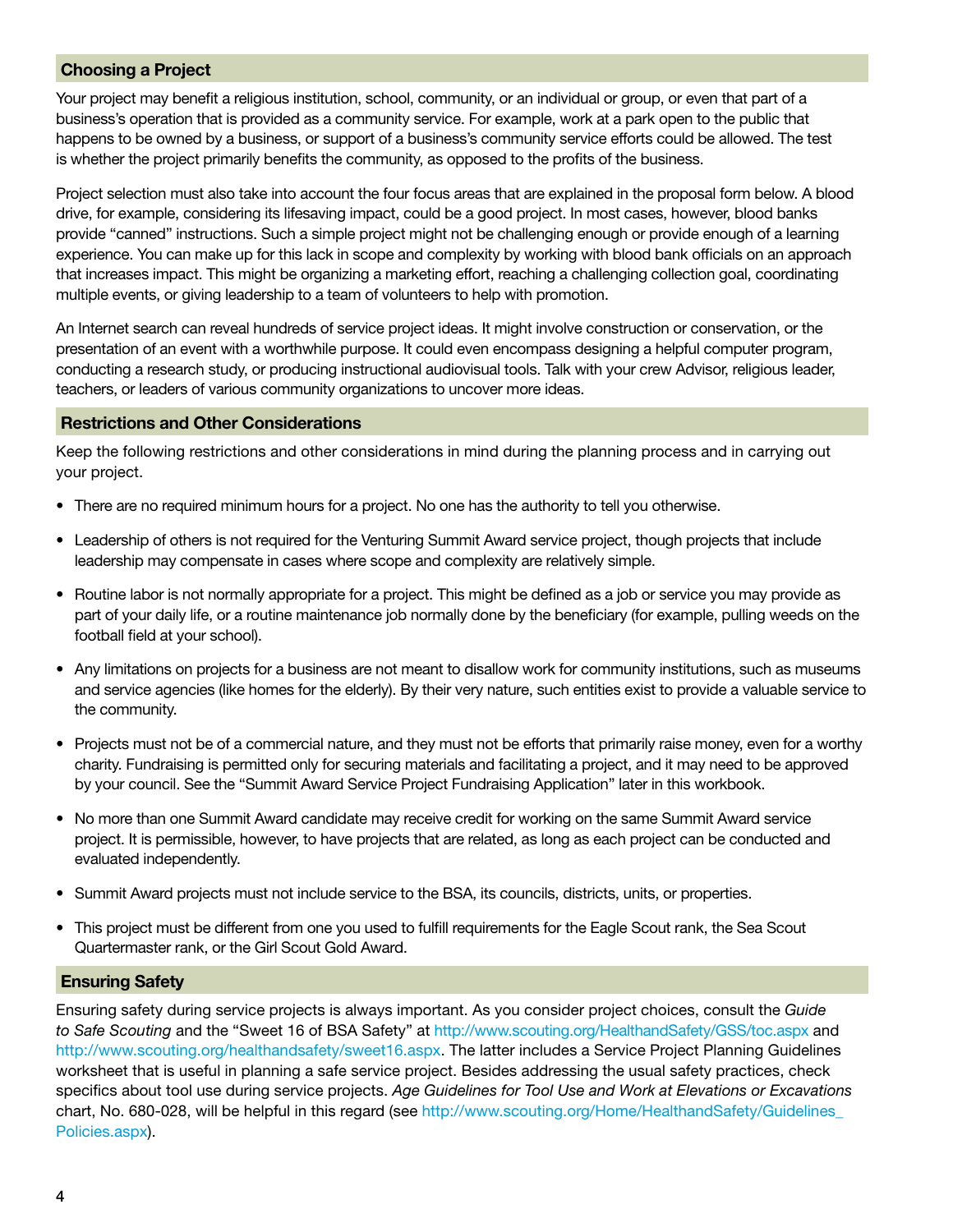

**SUMMIT** 



Venturing Summit Award candidate's full legal name

Venturing Summit Award service project name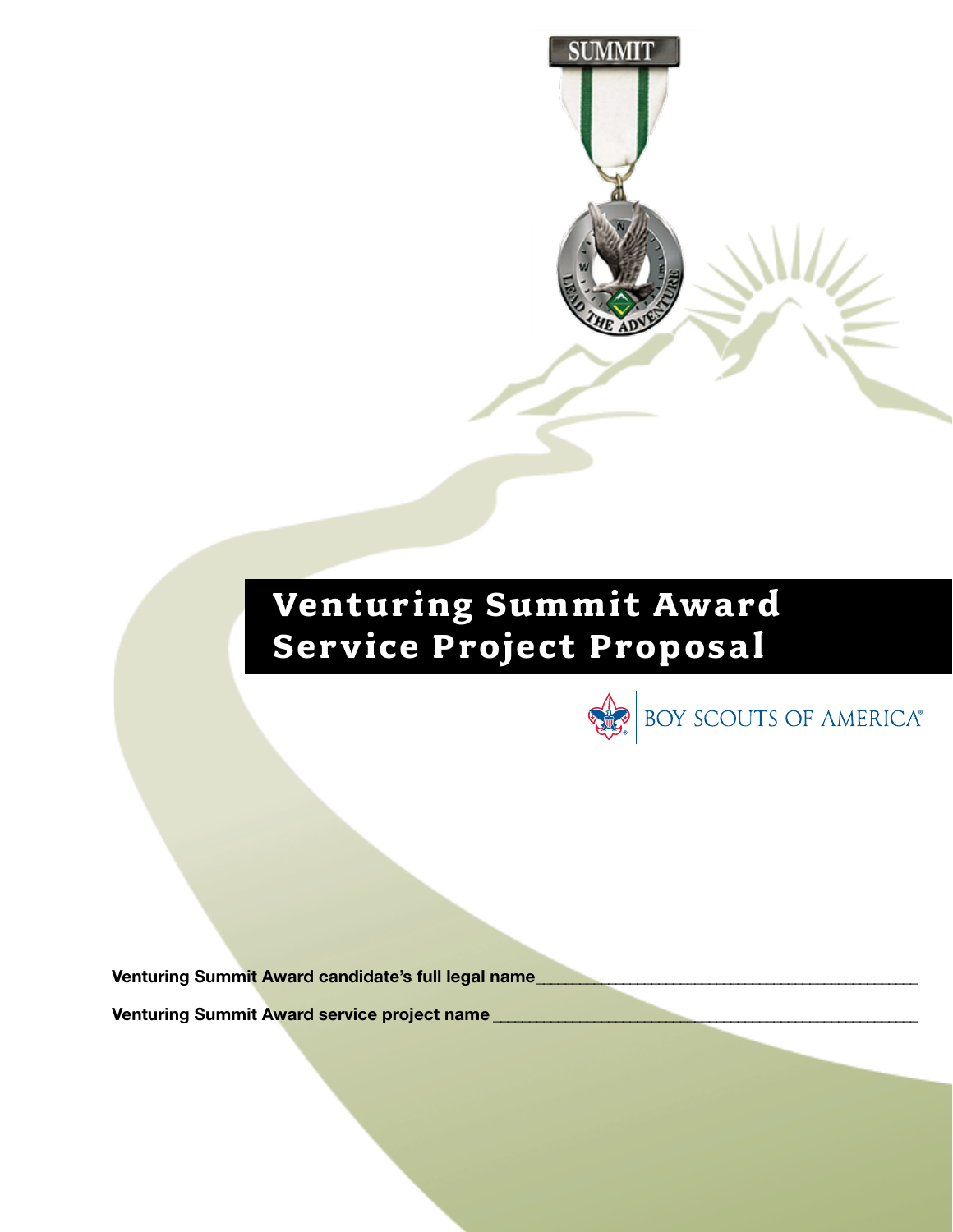# Contact Information

| <b>Summit Award Candidate</b>   |  |  |                                  |  |  |
|---------------------------------|--|--|----------------------------------|--|--|
| Birth date:<br>Full legal name: |  |  |                                  |  |  |
| Email address:                  |  |  | BSA PID No.*:                    |  |  |
| City:<br>Address:               |  |  | Zip:<br>State:                   |  |  |
| Preferred telephone Nos.:       |  |  | Pathfinder board of review date: |  |  |

*\*Personal ID No., found on the BSA membership card*

| <b>Crew Information</b> |  |                        |  |  |  |
|-------------------------|--|------------------------|--|--|--|
| <sup>1</sup> Crew No.   |  | Chartered organization |  |  |  |
| District name:          |  | Council name:          |  |  |  |

#### Crew Advisor

| Name:          | Preferred telephone Nos.: |  |  |
|----------------|---------------------------|--|--|
| Address:       | Zip:<br>City:<br>State:   |  |  |
| Email address: |                           |  |  |

### Venturing Project Approval Representative

| Name:          | Preferred telephone Nos.: |  |  |  |
|----------------|---------------------------|--|--|--|
| Address:       | Zip:<br>City:<br>State:   |  |  |  |
| Email address: |                           |  |  |  |

#### Project Beneficiary *(Name of religious institution, school, or community)*

| Name:           | Preferred telephone Nos.: |        |        |      |
|-----------------|---------------------------|--------|--------|------|
| Address:        | City:                     |        | State: | Zip: |
| Contact person: |                           | Title: |        |      |
| Email address:  |                           |        |        |      |

# Instructions for Completing Your Project Proposal

#### What Is Required

A Venturing Summit Award service project must provide a valuable service that meets a need, and it must represent a significant personal growth experience through some combination of its scope and complexity, leadership of others, or a connection to a future personal goal related to your education, career, or other interest. However, the *impact* of the service involved in a project—the extent to which your project makes a meaningful difference—is the most important consideration.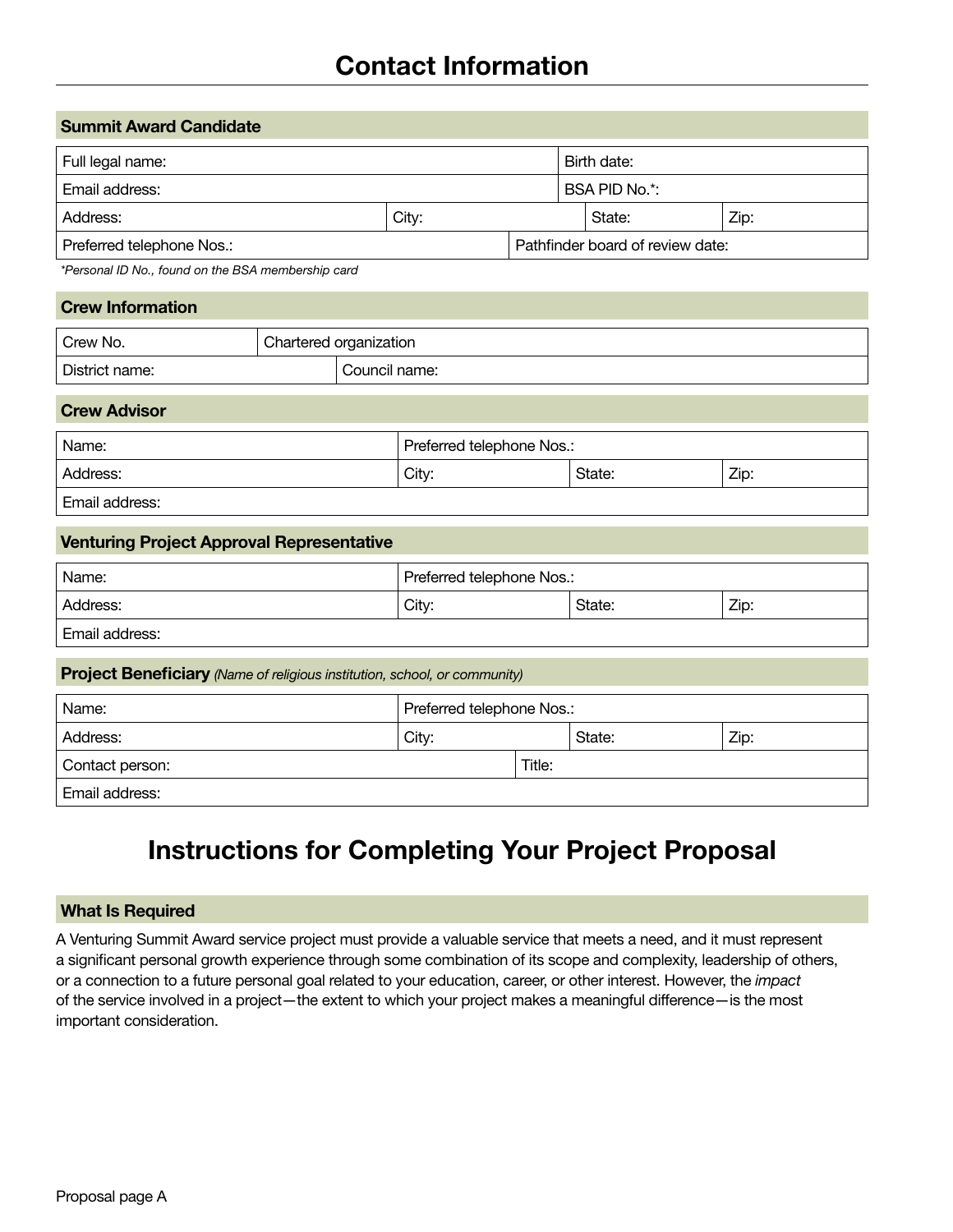# Summit Service Project Focus Areas: Service, Scope and Complexity, Leadership, Personal Goal Connection

In determining if your project is acceptable; the following four focus areas will be considered:

Service—A valuable action, deed, or effort carried out to meet a need

Scope and complexity—The scale of the project; the level of effort and planning involved

Leadership—Leading others toward a shared vision

Personal goal connection—Making the most of the experience, including what is important to you

All four focus areas are considered together. Every Summit Award project must provide a service, but no particular level of scope or complexity is required. Your crew Advisor and a designated crew member must agree that your project fulfills "What Is Required" above. The other two focus areas, leadership and personal goal connection, are not absolutely required, but will add great value and depth to your project. While they are optional, one or the other, or both, may help to compensate for a project that requires little in terms of planning and execution. Leadership of others and a personal goal connection may also be important to Venturers who wish to provide a project report to a prospective employer or college admissions board.

#### Working With Your Project Beneficiary

The beneficiary's approval of your proposal is obtained prior to that of the designated Venturing project approval representative and crew Advisor. In working with your project beneficiary, it is important to review the following:

- What do the Venturer and the beneficiary expect of each other?
- When will the project begin, and when will it be completed? It must be completed before your 21st birthday.
- The extent of project planning is between the beneficiary and the Venturer. However, the beneficiary has the authority to determine what kind of planning will be required and to approve the plans before any work begins.
- The beneficiary must obtain any required approvals from its management or governing body; sign any contracts involved; locate, mark, and protect underground utilities as necessary; obtain any building permits; or meet other similar requirements.
- The beneficiary is not required to provide any funding for the project, but may do so if desired.
- The Venturer must make it clear to donors or fundraising participants that the money is being raised on the beneficiary's behalf, and that the beneficiary will retain leftover funds. If the donor requires a receipt, the beneficiary must provide one. If the beneficiary is not allowed to retain leftover funds, it should designate a charity to receive them or turn them over to the Venturer's crew.
- The beneficiary should have someone on-site to protect its interests. Property owners are responsible for issues or hazards related to their property or employees, and other individuals or circumstances they would normally be responsible for controlling. The beneficiary has the authority to stop work at any time.

#### Next Step: Plan Your Project

Once your proposal is approved, you are encouraged to prepare a written plan for carrying it out. You may get planning ideas from "Leading and Planning in Venturing" and the "Venturing Activity Planning Worksheet" in the *Handbook for Venturers*, chapter 3; and from the *Eagle Scout Service Project Workbook* at http://www.scouting.org/Home/BoyScouts/ AdvancementandAwards/EagleWorkbookProcedures.aspx. Talk to your crew Advisor, other Venturers, Venturing consultants available to your crew, and adults or mentors who may have experience with projects like yours. The extent of planning is up to you and the project beneficiary.

#### Project Description

Give a brief description of your project and explain why you chose it.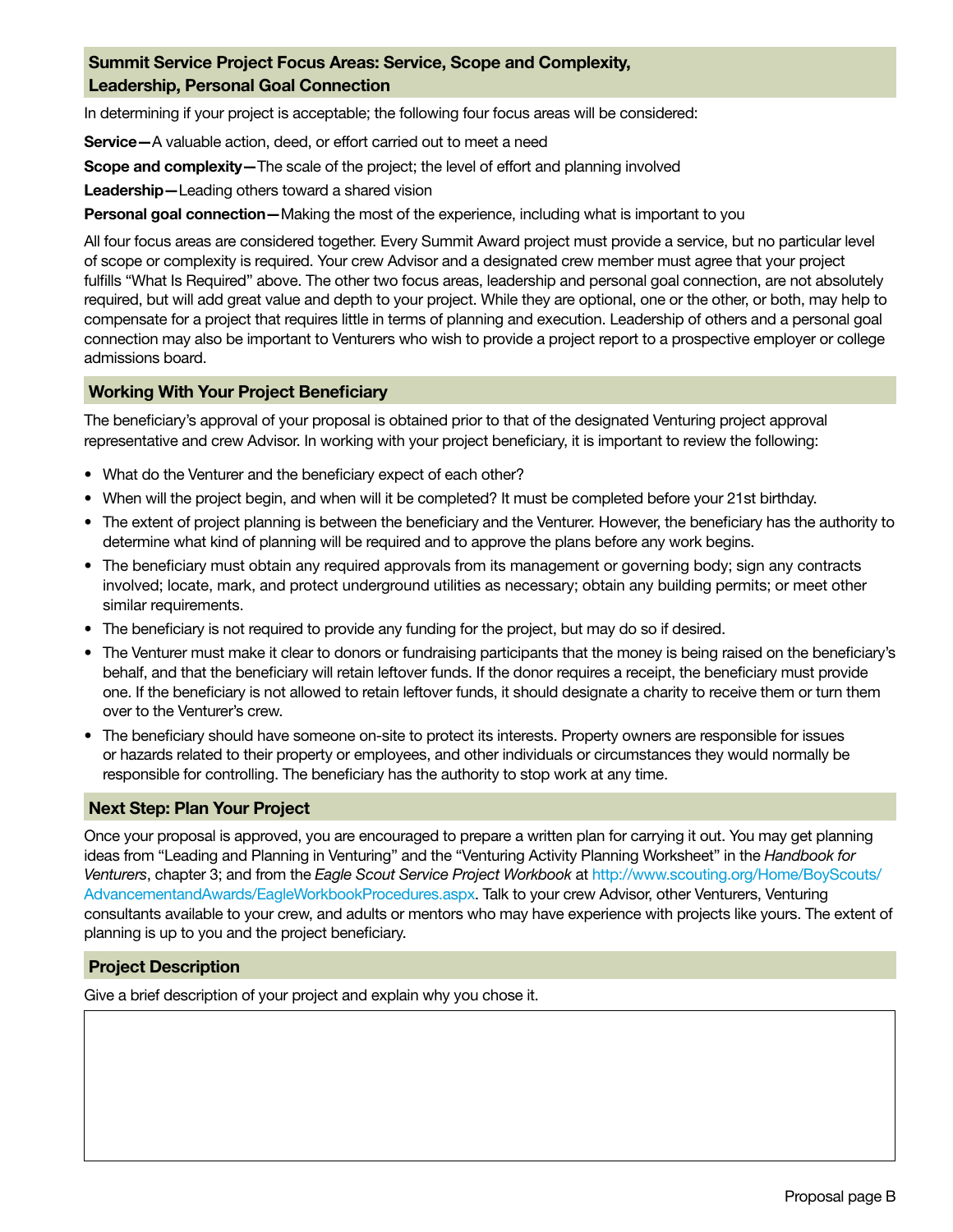#### Focus Area: Service

The *Handbook for Venturers,* chapter 2, "Venturing Areas of Emphasis," says, "A service is a valuable action, deed, or effort carried out to meet a need of an individual, a group of people, or an organization. An act must both be valuable and address a need of the recipient to qualify as an act of service."

For a service project to be considered valuable, its impact must have a reasonable level of significance, and it must meet a specific need. There are many ways in which project impact could be considered "significant." It might be that it makes an important difference in peoples' lives, or changes or even saves lives, or that it provides a level of comfort that most Americans would consider necessary. A project that allows an organization to make important improvements to *its* service might also be considered. Significance could also be achieved through long-term impact, or by preventing or solving serious problems related to the environment or wildlife, etc.

Explain how your project will provide a valuable or significant impact.

Your project must also meet a "need," as opposed to a "want." Remember, however, that one person's want might be another person's need. For example, a "want" to a young person who is fit and healthy may be a *need* to a person who is elderly or disabled. A project that is *needed* might be one that must be done to solve or prevent a serious or even dangerous problem, or one that provides a necessary level of comfort to those benefiting.

Explain the need that your service project addresses.

#### Focus Area: Scope and Complexity

Scope and complexity relate to the scale of the project, or the level of effort and planning involved. Your project could range from small scale requiring a simple plan, to a very large project with a high level of complexity requiring extensive planning. There is no established requirement for scope and complexity, except that a larger scale project or one that is more complex may be necessary if your project does not include leadership of others. If on the other hand, you choose a project that does not require you to do very much planning, you might want to recruit and lead other people who will help you broaden the project's impact, or you might want to select a high impact project that also has a strong connection with a future personal goal.

Describe what plans or direction the beneficiary will provide for you. Explain what you, individually, must plan before you can begin work, and how long you think it will take to finish your planning.

What kind of resources will be required to complete your project? This can include materials, supplies, equipment, people, and so forth. Just give your preliminary thoughts; you do not need a detailed list.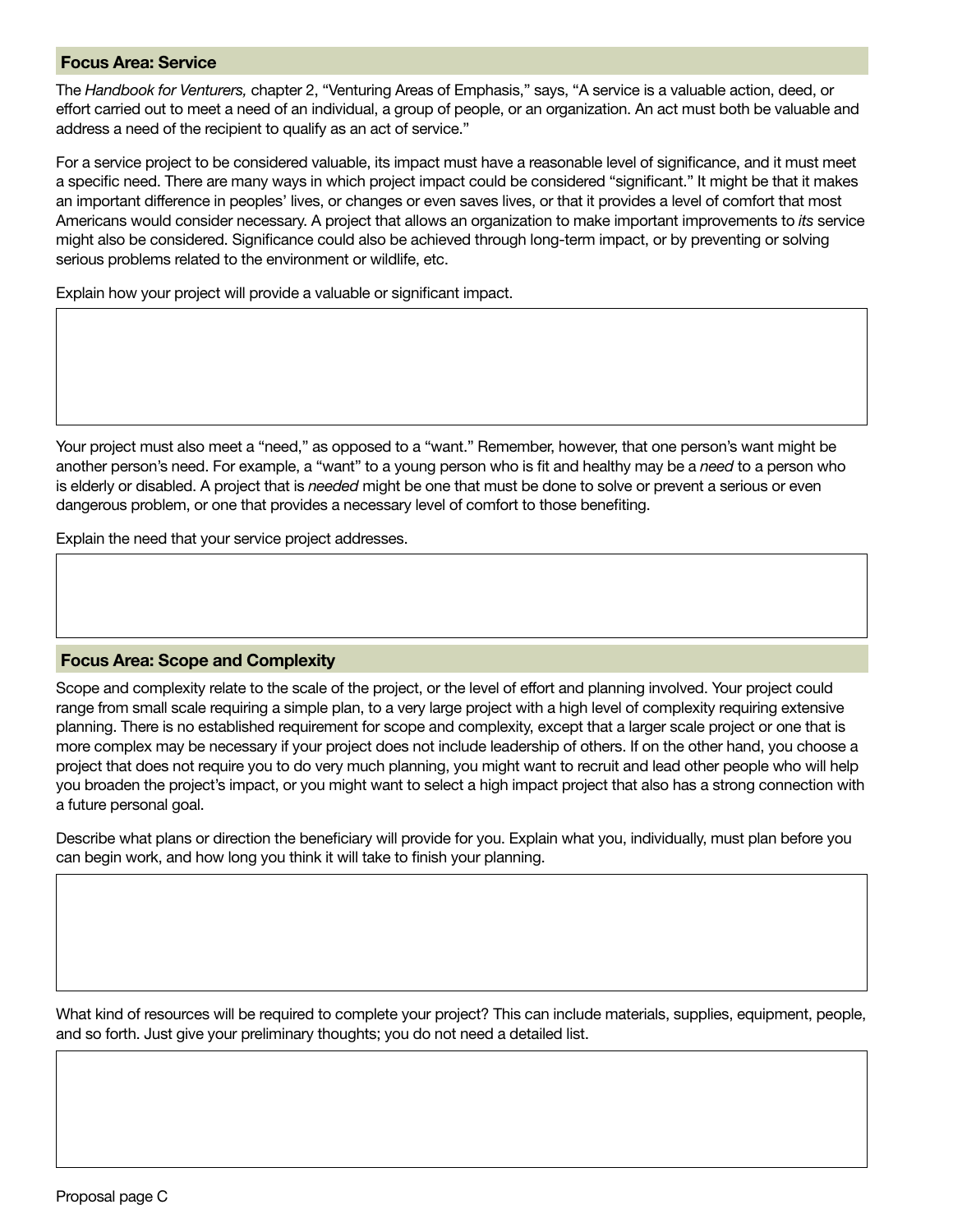Will you be doing any fundraising or obtaining donations of money, materials, or services? If so, summarize what you propose to do. Note if you think you will need to submit a fundraising application as your planning progresses.

What sort of safety issues must you consider? See the *Guide to Safe Scouting* (at http://www.scouting.org/HealthandSafety/ GSS.aspx) and the "Sweet Sixteen of BSA Safety" (at http://www.scouting.org/HealthandSafety/Sweet16.aspx).

#### Focus Area: Leadership

The *Handbook for Venturers,* in chapter 2, "Venturing Areas of Emphasis," says, "Leadership is about the desire to serve others. Leaders seek to teach, facilitate, communicate, manage, and yes, persuade others—with the goal of achieving a vision shared by the leader and the group."

Leading others toward a common objective is an important skill that Venturing seeks to enhance throughout its advancement program. It is permissible, however, to choose a Summit Award service project that is conducted through your own independent effort. Some projects, such as designing a computer application, may have the best outcome if carried out independently. If no leadership is involved, then you should consider a relatively high level of scope and complexity to ensure your project represents an acceptable challenge and learning experience.

Will your project require leadership of others? <br>(If no, skip to the Personal Goal Connection focus area below. If yes, continue.)

Approximately how many people will you lead?\_\_\_\_\_\_\_\_\_\_\_\_\_(Keep a list of them and hours they work for your report.)

What different kinds of tasks will they perform?

How will you organize and train those who will assist you?

Describe the different kinds of people you will be leading. Are they older, younger, friends, family, skilled, unskilled? What different leadership styles do you think you will need to use?

Will you delegate leadership authority to others such as a team or group leaders? How will they assist?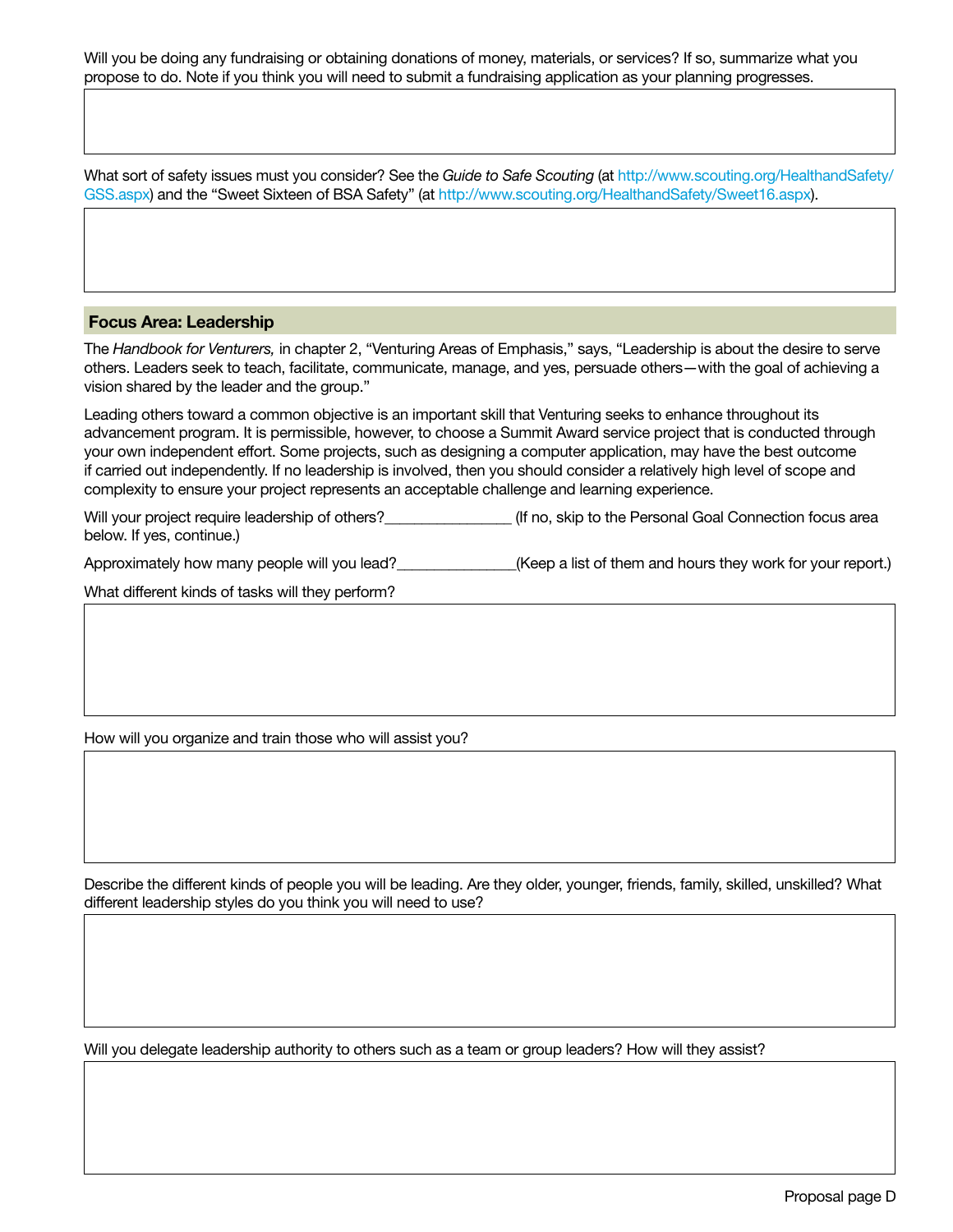#### Focus Area: Personal Goal Connection

*The Handbook for Venturers,* chapter 2, "Venturing Areas of Emphasis," says, "Goal setting can provide direction to your time in Venturing and can help you make the most of your experiences by helping you act on what is most important to you. . . ."

For your Summit Award service project, you may want to look toward your future and consider how the project might bring you closer to a future personal goal related to your education, career, or other interest. Is it possible that a special type project in a particular area of study or of a certain magnitude may help in this regard?

Note that it is acceptable to choose a project that has no significant connection with a personal goal. Any service performed in Venturing is meant to fulfill that part of the Scout Oath, "to help other people at all times," and also to be a growth experience. The purpose of the service lies not only in that helpfulness, but also in the examples of service that we set, and the reward we feel when we give of ourselves. But the experience of the project may also contribute to personal growth in another very practical way. It may be that your interest in a particular subject will allow you to create a higher level of impact because your project coincides with that interest. Such a project may help cement your decision to follow a particular field of study, or it could lead you in a different direction.

There is no penalty to the Venturer who performs a project with no connection to a personal goal. But as "extra credit," doing so may help to compensate for a project that is relatively simple in terms of scope and complexity, or that does not require a great deal of leadership.

Does your project connect with a future personal goal related to your education, a career, or other interest?

Yes/No \_\_\_\_\_\_\_\_\_\_\_\_\_\_\_\_\_\_\_\_\_\_\_(If no, skip to Focus Area Summary below. If yes, continue.)

What is the future personal goal to which your project is connected?

Explain how the project will help you achieve your goal.

#### Approvals

#### Summit Award Candidate

*On my honor as a Venturer, I have read this entire workbook. I promise to do everything I can to carry out this project as described, and to generate the best possible result for the beneficiary, while maximizing the learning experience for my own personal growth.*

Signature \_\_\_\_\_\_\_\_\_\_\_\_\_\_\_\_\_\_\_\_\_\_\_\_\_\_\_\_\_\_\_\_\_\_\_\_\_\_\_\_\_\_\_\_\_\_\_\_\_\_\_\_\_\_\_\_\_\_\_\_\_\_\_\_\_\_\_\_\_\_\_\_\_\_\_\_\_\_\_\_\_\_\_\_\_\_ Date \_\_\_\_\_\_\_\_\_\_\_\_\_\_\_\_\_\_\_

#### Project Beneficiary

*I have discussed this project with the Venturer, and I approve that it may be conducted for our benefit. I realize funding is not required of us, but the Venturer has been informed of the financial support (if any) we have agreed upon. We understand that any fundraising the Venturer conducts will be in our name, and that funds left over will come to us as permitted. We will provide receipts to donors as required.*

| Printed name | $i$ conctuse                   | Date |
|--------------|--------------------------------|------|
| Title        | Name of organ.<br>organization |      |

#### Designated Venturer Representative

*I have discussed this proposal with the Summit Award candidate. I approve of the described service project, and agree that it provides a valuable service that meets a need, and represents a significant personal growth experience through some combination of its scope and complexity, leadership of others, or a connection to a personal goal.*

| Printed<br>name: | tı ıre<br>Siai<br>. . | Jate |  |
|------------------|-----------------------|------|--|
|                  |                       |      |  |

#### Crew Advisor

*I have discussed this proposal with the Summit Award candidate. I approve of the described service project, and agree that it provides a valuable service that meets a need, and represents a significant personal growth experience through some combination of its scope and complexity, leadership of others, or a connection to a personal goal. I will see that the project is monitored, and that sufficient adults will be present to ensure the safety of the effort and to maintain all Youth Protection standards.*

Printed name\_\_\_\_\_\_\_\_\_\_\_\_\_\_\_\_\_\_\_\_\_\_\_\_\_\_\_\_\_\_\_\_\_\_\_Signature \_\_\_\_\_\_\_\_\_\_\_\_\_\_\_\_\_\_\_\_\_\_\_\_\_\_\_\_\_\_\_\_\_\_\_\_\_\_\_\_\_\_\_\_\_ Date \_\_\_\_\_\_\_\_\_\_\_\_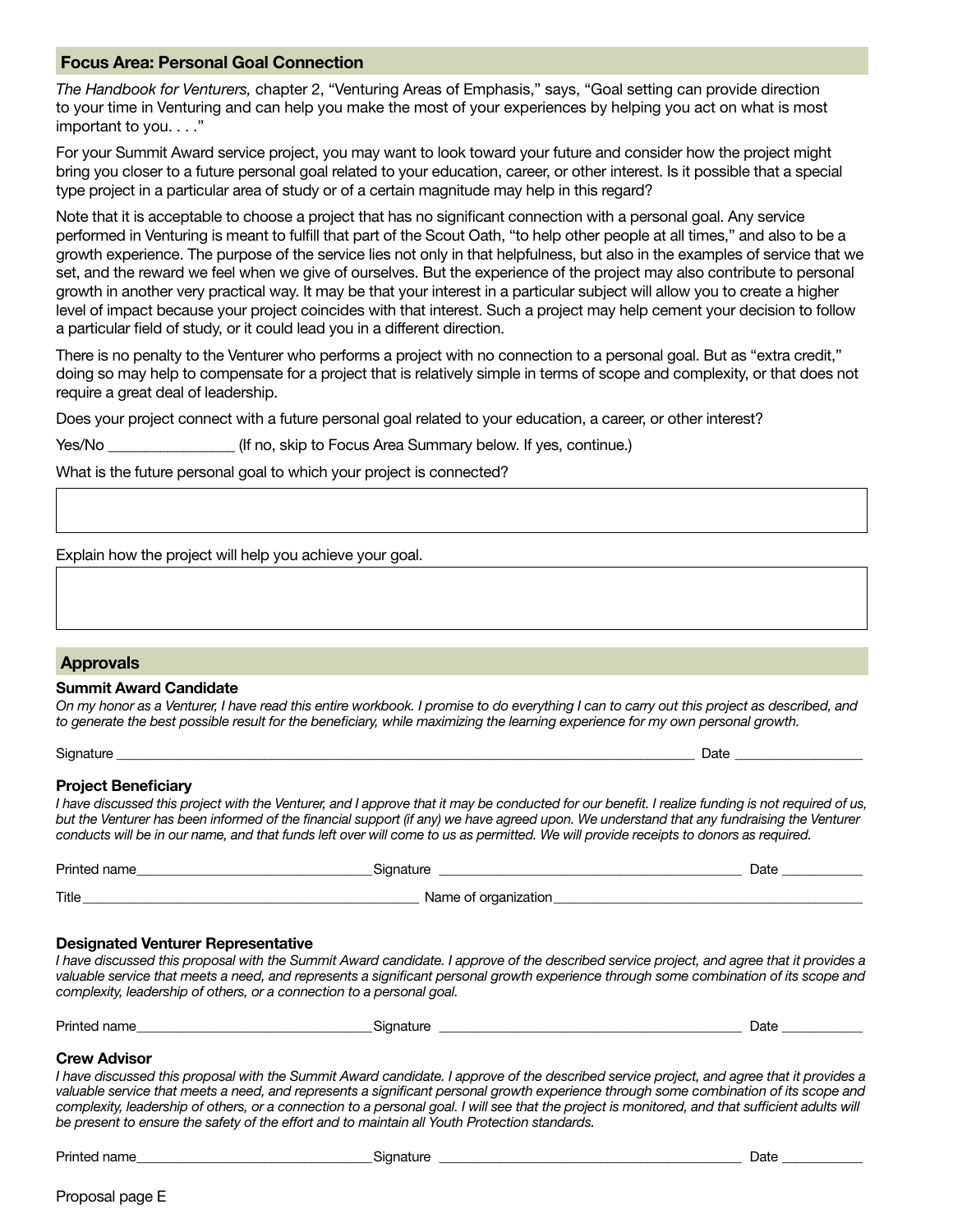# Venturing Summit Award Service Project Fundraising Application

Before completing this application, it is important to read "Procedures and Limitations on Venturing Summit Award Service Project Fundraising" on fundraising application page B. Once completed, you must obtain approval from the project beneficiary and your crew Advisor, and then submit the fundraising application to your council service center at least two weeks prior to your fundraising. You will be contacted if it cannot be approved or if adjustments must be made. Use this form; *do not use the Unit Money-Earning Application*.

| <b>Summit Award Candidate</b>      |               |  |          |      |  |  |
|------------------------------------|---------------|--|----------|------|--|--|
| Preferred telephone Nos.:<br>Name: |               |  |          |      |  |  |
| Address:                           | City:         |  | State:   | Zip: |  |  |
| Email address:                     |               |  | Crew No. |      |  |  |
| District name:                     | Council name: |  |          |      |  |  |

#### Project Beneficiary (Name of religious institution, school, or community)

| Name:          | Preferred telephone Nos.: |  |  |
|----------------|---------------------------|--|--|
| Address:       | Zip:<br>City:<br>State:   |  |  |
| Email address: |                           |  |  |

#### Project Beneficiary Representative (Name of contact for the project beneficiary)

| Name:          | Preferred telephone Nos.: |  |  |
|----------------|---------------------------|--|--|
| Address:       | Zip:<br>City:<br>State:   |  |  |
| Email address: |                           |  |  |

Describe how funds will be raised or donations of materials or services sought:

Proposed date the service project will begin:

Proposed dates for the fundraising efforts:

How much money do you expect to raise?:

If people or companies will be asked for donations of money, materials, supplies, or tools\*, how will this be done and who will do it?

*\*You must attach a list of prospective donor names and what they will be asked to donate. This is not required for an event like a car wash.*

Are any contracts to be signed? If so, by whom?

Contract details:

*See "Procedures and Limitations" following this application.*

Approvals *The beneficiary and crew Advisor sign below, in any order, before authorized council approval is obtained.*

| <b>Beneficiary Representative</b> |      |        | Crew Advisor | Authorized Council Approval* |      |  |
|-----------------------------------|------|--------|--------------|------------------------------|------|--|
|                                   |      |        |              |                              |      |  |
| Signed                            | Date | Signed | Date         | Signed                       | Date |  |

*\*Councils may delegate approval to districts or other committees according to local practices.*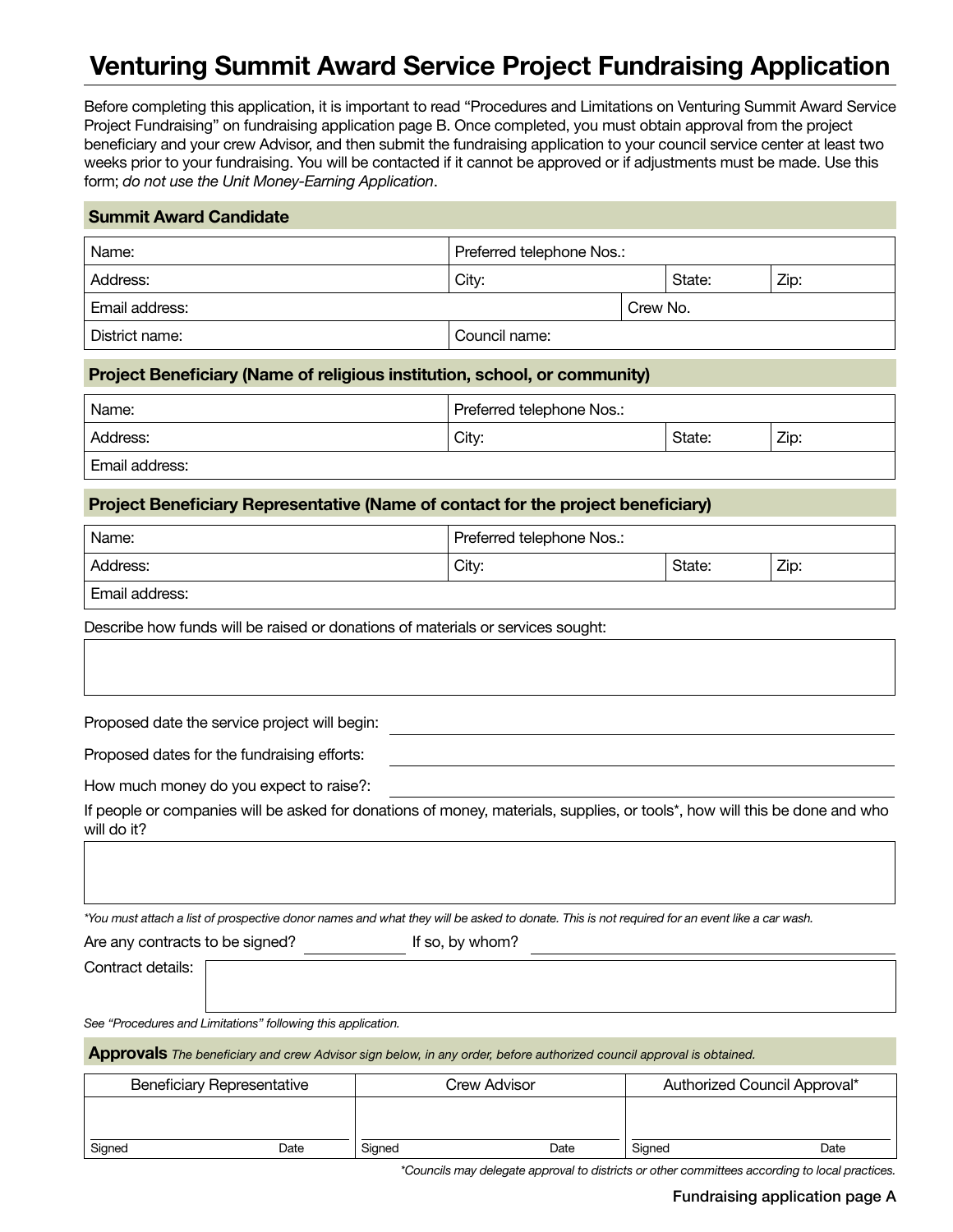# Procedures and Limitations on Venturing Summit Award Service Project Fundraising

The Summit Award Service Project Fundraising Application must be used in obtaining approval for service project fundraising or for securing in-kind donations such as supplies or materials.\* Send the completed form with any attachments to your local council service center, where it will be routed to those responsible for approval. This may be a district executive or another staff member, the council or district advancement committee, a finance committee, etc., as determined by your council. Only one form is required per service project even if there will be multiple events, participants, or donors.

\*This application is not necessary for contributions from the Summit Award candidate, his or her parents or relatives, the associated crew or its chartered organization, parents or members in that crew, or the beneficiary. All proceeds left over from fundraising or donations, whether money, materials, supplies, etc., regardless of the source, go to the beneficiary. If the beneficiary is not allowed, for whatever reason, to retain any excess funds or materials, etc., the beneficiary should designate a suitable charity to receive them, or allow the crew to retain them. The unit must not influence this decision.

#### If the standards below are met, your fundraising effort likely will be approved.

- 1. Summit Award service projects may not be fundraisers. In other words, the candidate may not stage an effort that primarily collects money, even if it is for a worthy charity. Fundraising is permitted only for securing materials, etc., and otherwise facilitating a project. Unless the effort involves contributions only from the beneficiary, the Summit Award candidate, his or her parents or relatives, the associated crew or its chartered organization, or from parents or members in that unit, it must be approved by the local council. This is achieved by submitting the Summit Award Service Project Fundraising Application.
- 2. It must be clear to all donors or event participants that the money, materials, or services are being collected on behalf of the project beneficiary. Once collected, money raised must be turned over to the beneficiary or to the candidate's crew for deposit until needed for the project. If the unit receives the funds, it must release them to the beneficiary once expenses have been paid.
- 3. Any contracts must be signed by a responsible adult, acting as an individual, without reference to the Boy Scouts of America. The person who signs the contract is personally liable. Contracts must not and cannot bind the local council, the Boy Scouts of America, or the crew's chartered organization.
- 4. If something is to be sold, we want people to buy it because it is a quality product, not just because of an association with Scouting or the Venturing program. Buyers or donors must be informed that the money will be used for a Summit Award service project to benefit a school, religious institution, community, or other entity as chosen, and any funds left over will go to that beneficiary.
- 5. Any products sold, or fundraising activities conducted, must be in keeping with the ideals and principles of the BSA. For example, they must not include raffles or other games of chance.
- 6. Should any donors want documentation of a gift, this must be provided through the project beneficiary, not the Boy Scouts of America. If a donor or fundraising participant wants a receipt, this too must be provided in the name of the beneficiary.
- 7. Youth are not normally permitted to solicit funds on behalf of other organizations. However, a local council may allow an exception for Summit Award service projects.
- 8. Local councils may determine that certain types of fundraisers such as bake sales and car washes do not require a fundraising application. Councils may also establish dollar thresholds; for example, "Any effort expected to raise less than \$500 does not require an application."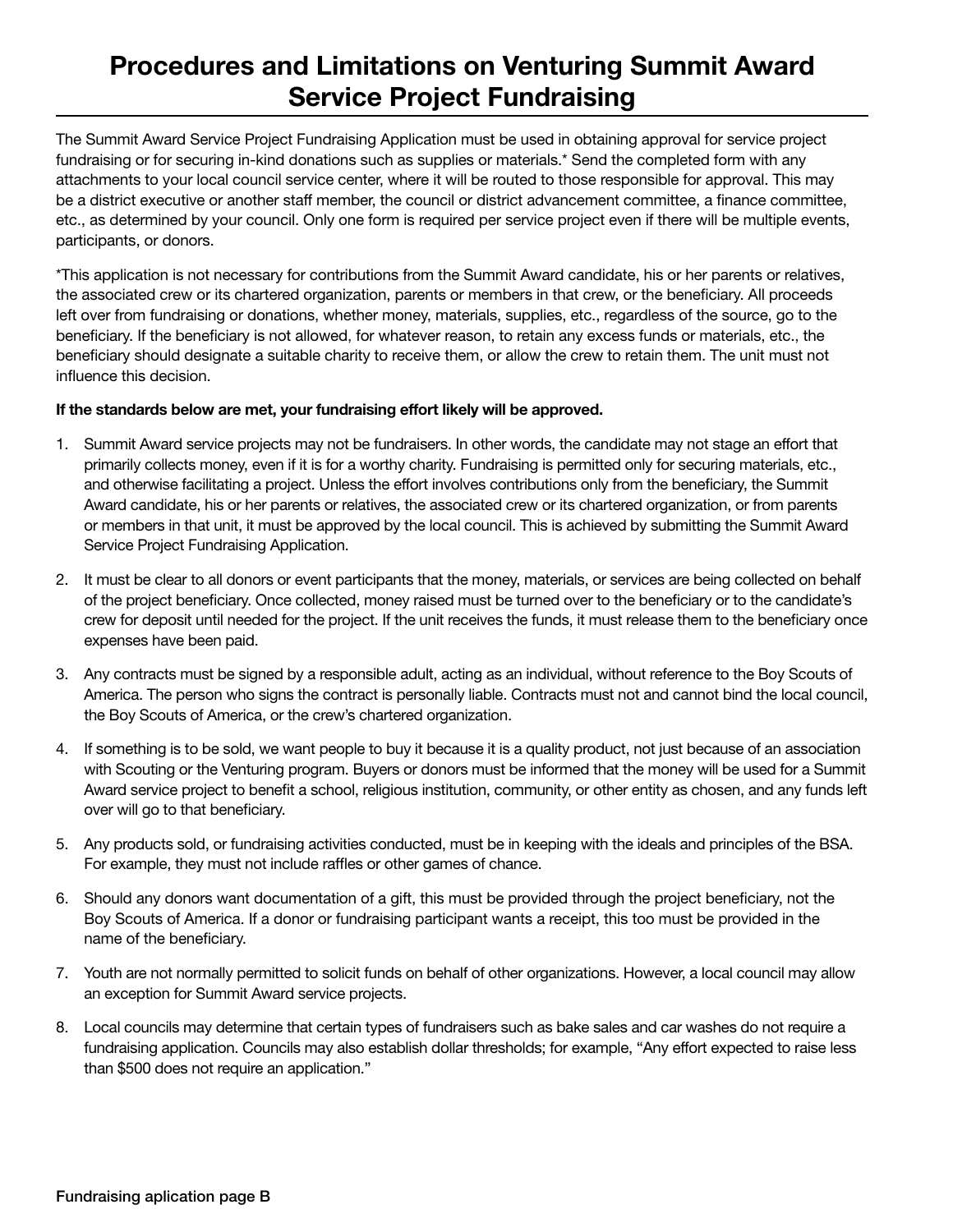

# **Venturing Summit Award Service Project Report**



| Venturing Summit Award candidate's full legal name |  |
|----------------------------------------------------|--|
|                                                    |  |

Venturing Summit Award service project name \_\_\_\_\_\_\_\_\_\_\_\_\_\_\_\_\_\_\_\_\_\_\_\_\_\_\_\_\_\_\_\_\_\_\_\_\_\_\_\_\_\_\_\_\_\_\_\_\_

Project start date \_\_\_\_\_\_\_\_\_\_\_\_\_\_\_\_\_\_\_\_\_\_\_\_Project completion date \_\_\_\_\_\_\_\_\_\_\_\_\_\_\_\_\_\_\_\_\_\_\_\_\_\_\_\_\_

*This project report is to be completed after your service project has been concluded. It is not necessary to provide lengthy answers. Be prepared to discuss your project and this report at your board of review.*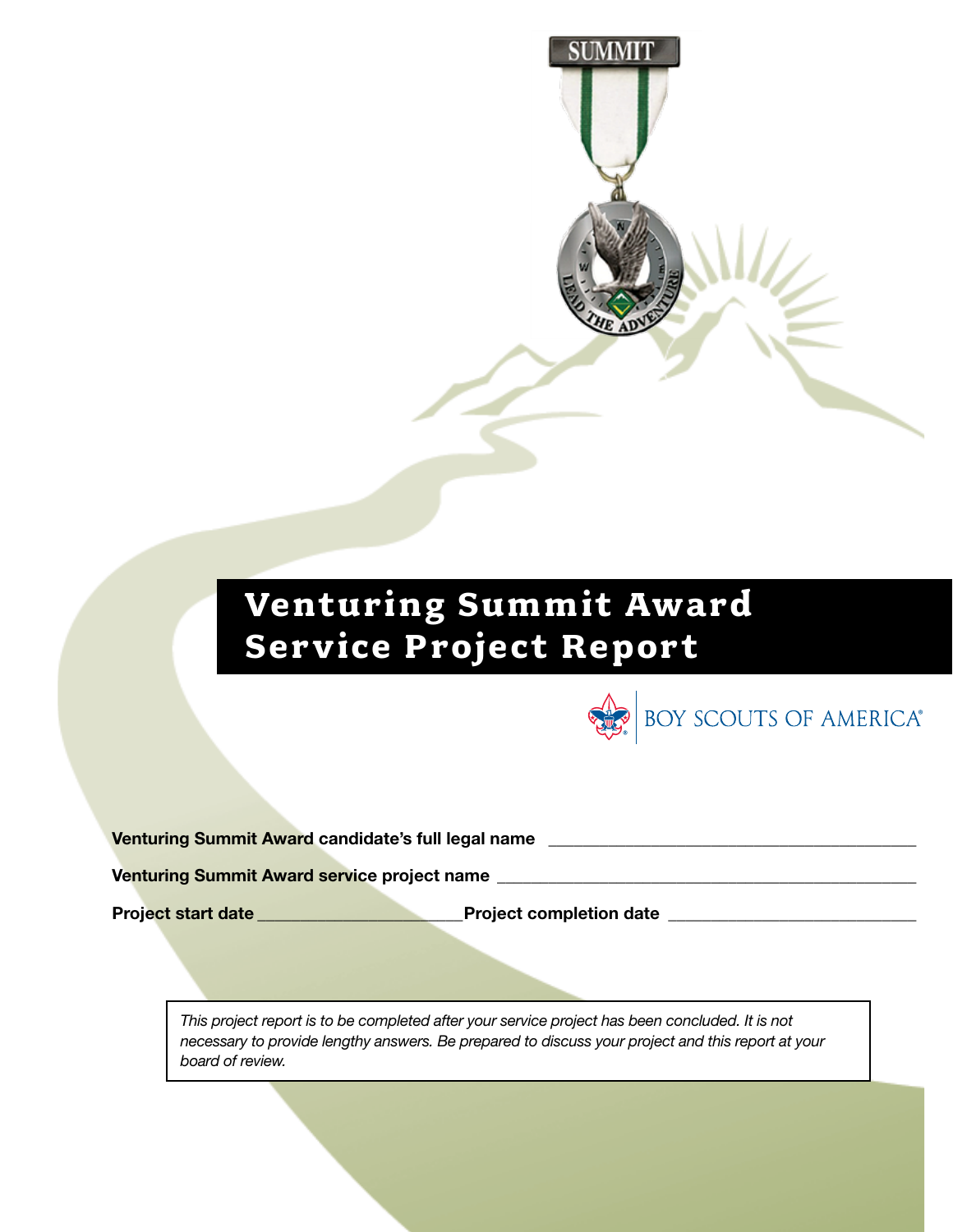Date project proposal approved:\_\_\_\_\_\_\_\_\_\_\_\_\_\_\_\_\_\_\_\_\_\_\_\_\_\_\_\_ Project completion date: \_\_\_\_\_\_\_\_\_\_\_\_\_\_\_\_\_\_\_\_\_\_\_\_\_\_\_\_

Please provide a brief description of your project.

# **Observations**

What went well?

What was challenging?

Changes

Many projects require changes from the proposal. What significant changes did you make? Why? (Be brief.)

Summit Project Focus Area Review

Now that your project is complete, look back on how it reflected the four service project focus areas.

Focus Area: Service

Explain the need that your project met.

Explain the impact of your project. What has been its effect? What makes the service you provided valuable?

#### Focus Area: Scope and Complexity

Describe the planning that went into your project. Include any research you conducted, consulting you did with others, action steps outlined, how long it took to plan, and so forth.

What was involved in carrying out your project? How long did it take to carry out, and how did you handle complexities?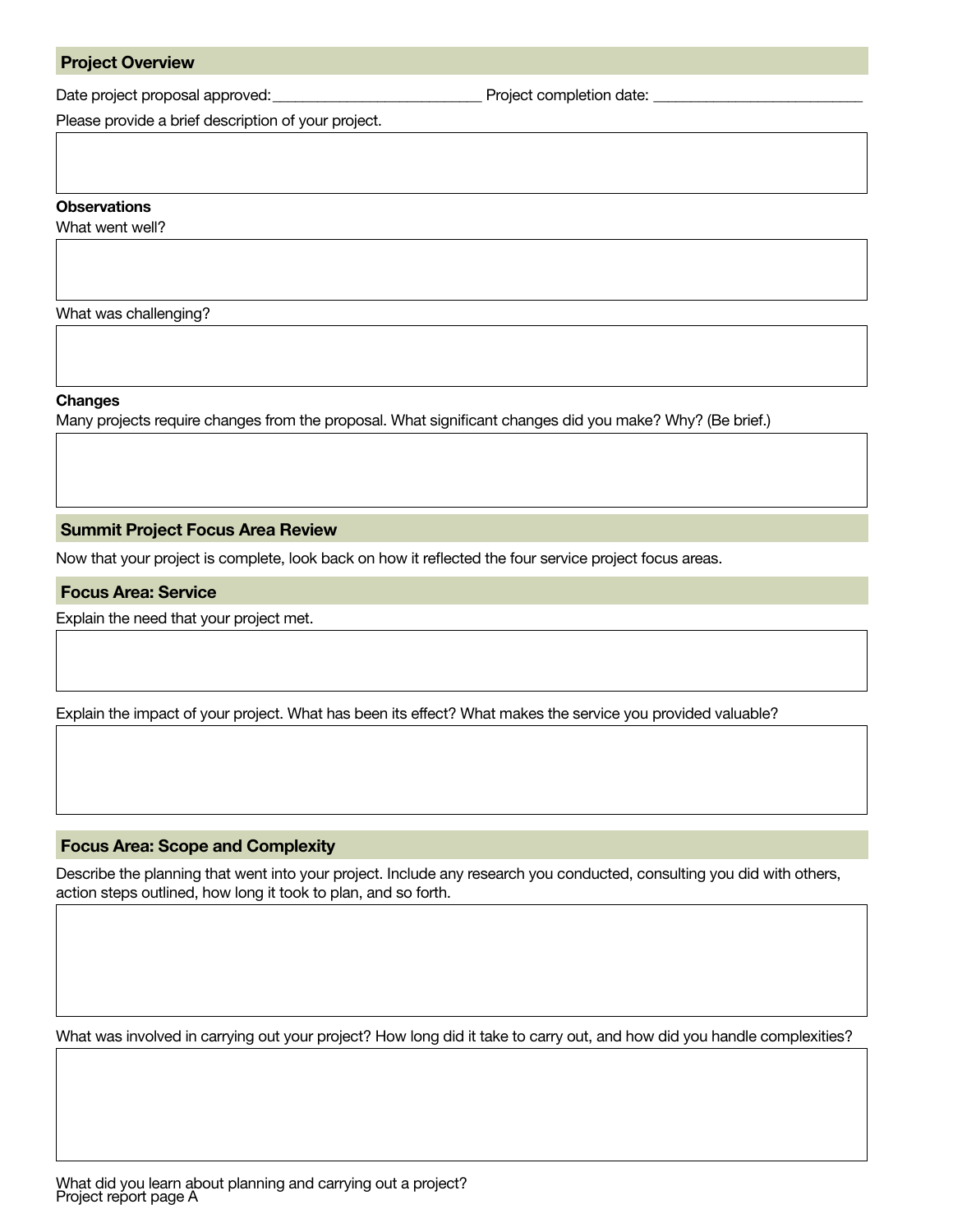Focus Area: Leadership *It is not required that you lead others in your project; however, doing so may help compensate for a project that is light in scope and complexity. If you carried out your project independently, you may skip to the next focus area below.*

Explain how you provided leadership. Include the number of people you led, and tell a little about them.

What were the most challenging and rewarding aspects of being the project leader?

What did you learn from the leadership experience?

Focus Area: Personal Goal Connection *If you did not connect your project to a future personal goal, skip this section and go to Fundraising below.* 

What is the future personal goal to which your project is connected?

Is this the same goal as stated in your proposal?<br>
Change is permissible, but please explain why.

How did your project bring you closer to meeting your future personal goal? Be specific.

Fundraising *If you did not do any fundraising for your project, skip to Photos and Other Documentation on the next page.*

Describe your efforts to raise funds or obtain donations of materials or services.